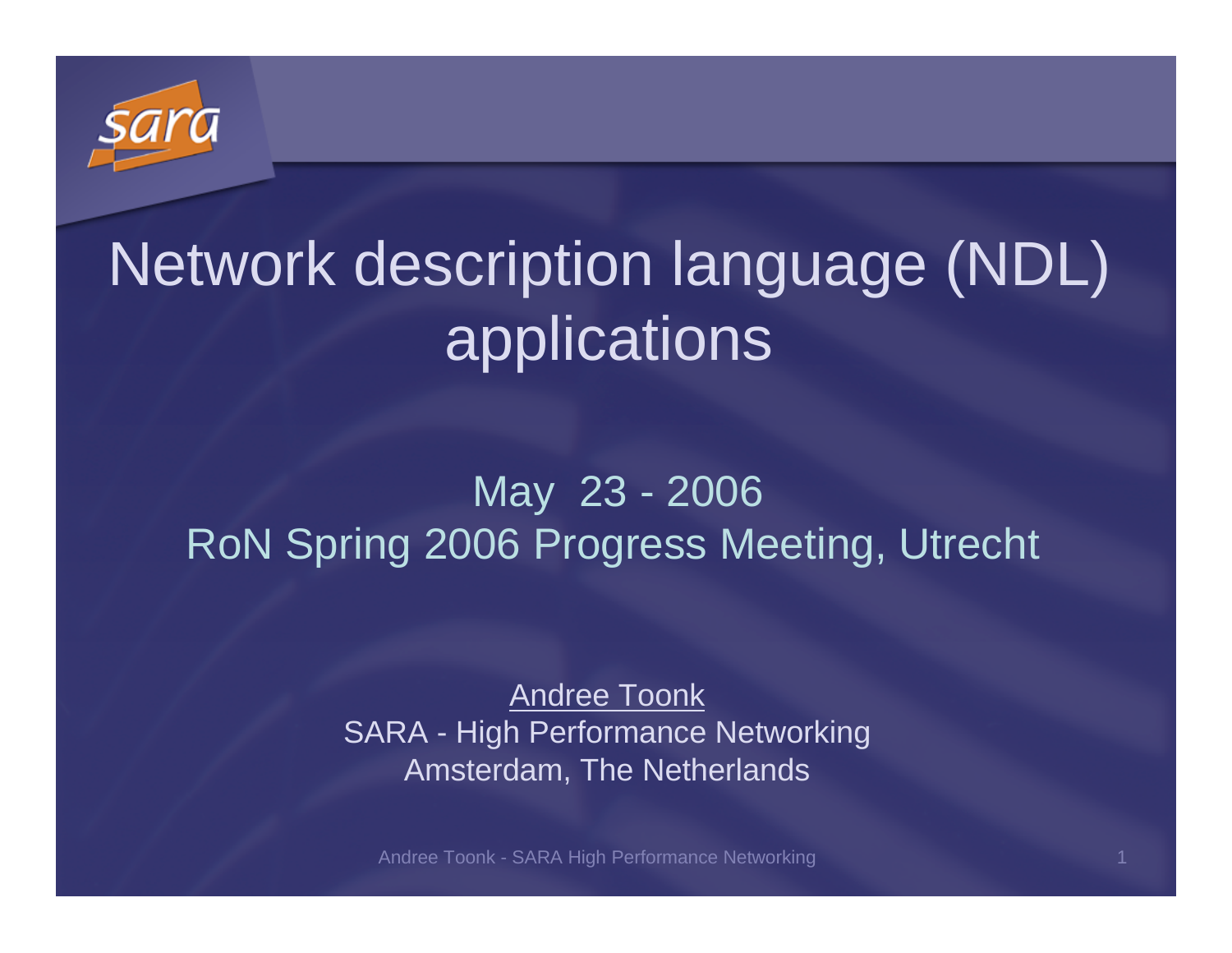



**No. 7 What is NDL? Example of NDL**  $\blacksquare$  How to create a NDL file  $\blacksquare$  How to use the NDL information **Example applications**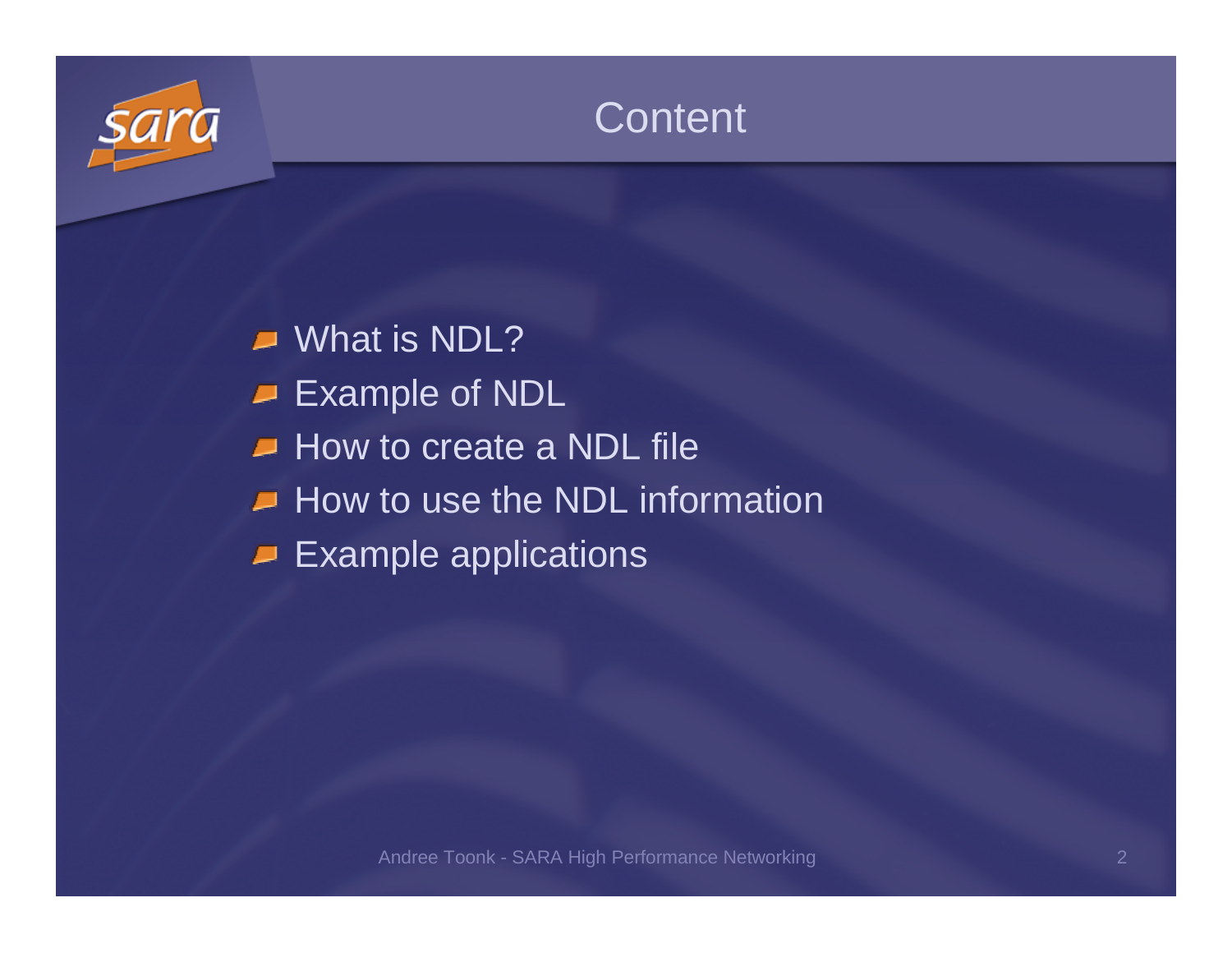

## Resource Description Format (RDF)

Resource Description Format (RDF) is a Semantic Web technique.NDL is based on RDF and used to describe networks $\Box$ 

Can be used to:

- **1. Provide an overview of resources**
- **2. Make path discovery easier**

This is currently being used in the NOC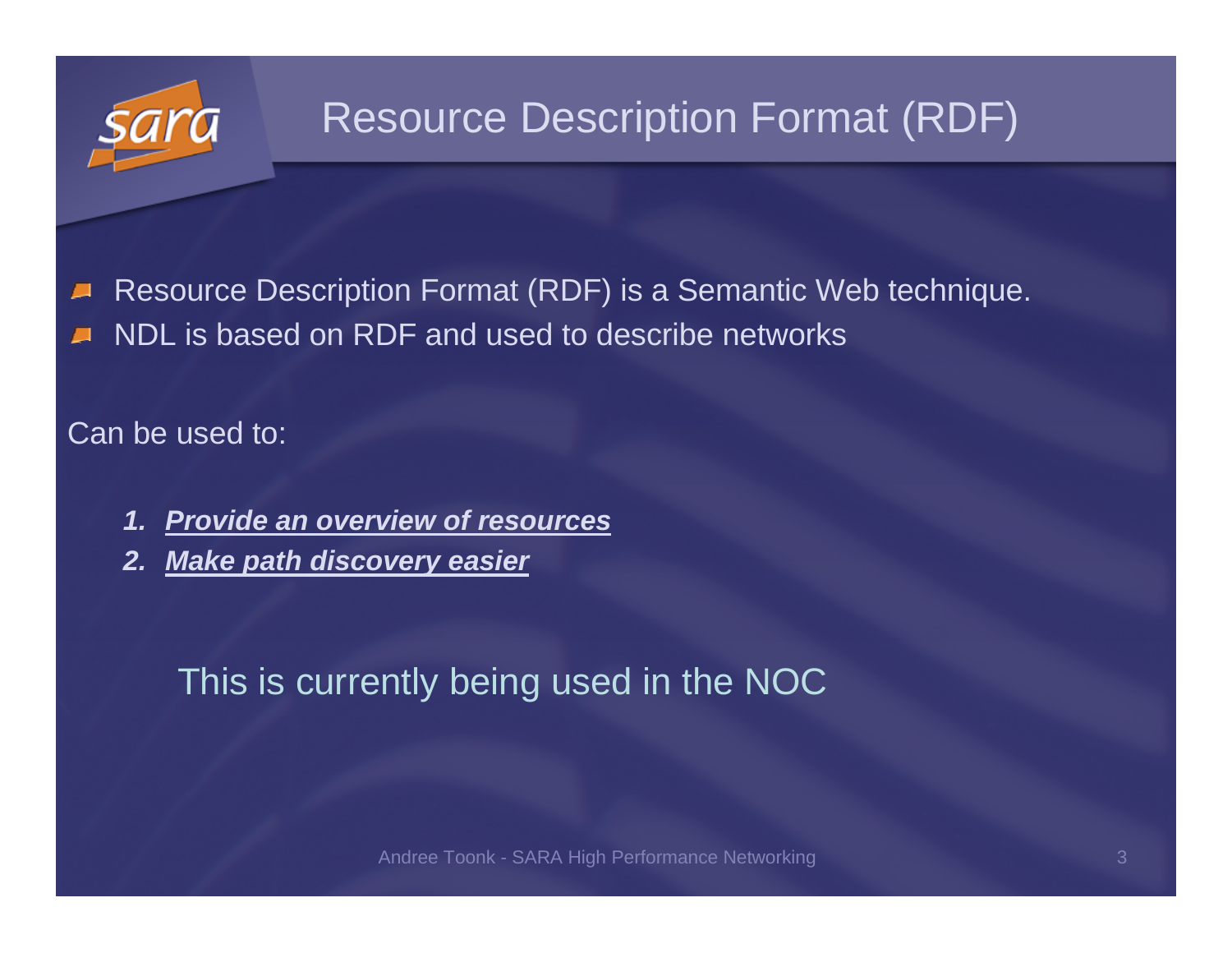# **Example network description**

Netherlight network description in RDF format:

**<!– Description of TDM3.amsterdam1.netherlight.net --> <ndl:Device rdf:about="#tdm3.amsterdam1.netherlight.net"> <ndl:name>tdm3.amsterdam1.netherlight.net</ndl:name><ndl:locatedAt rdf:resource="#amsterdam1.netherlight.net"/> <ndl:hasInterface:rdf:resource="#tdm3.amsterdam1.netherlight.net:503/3"/></ndl:Device>**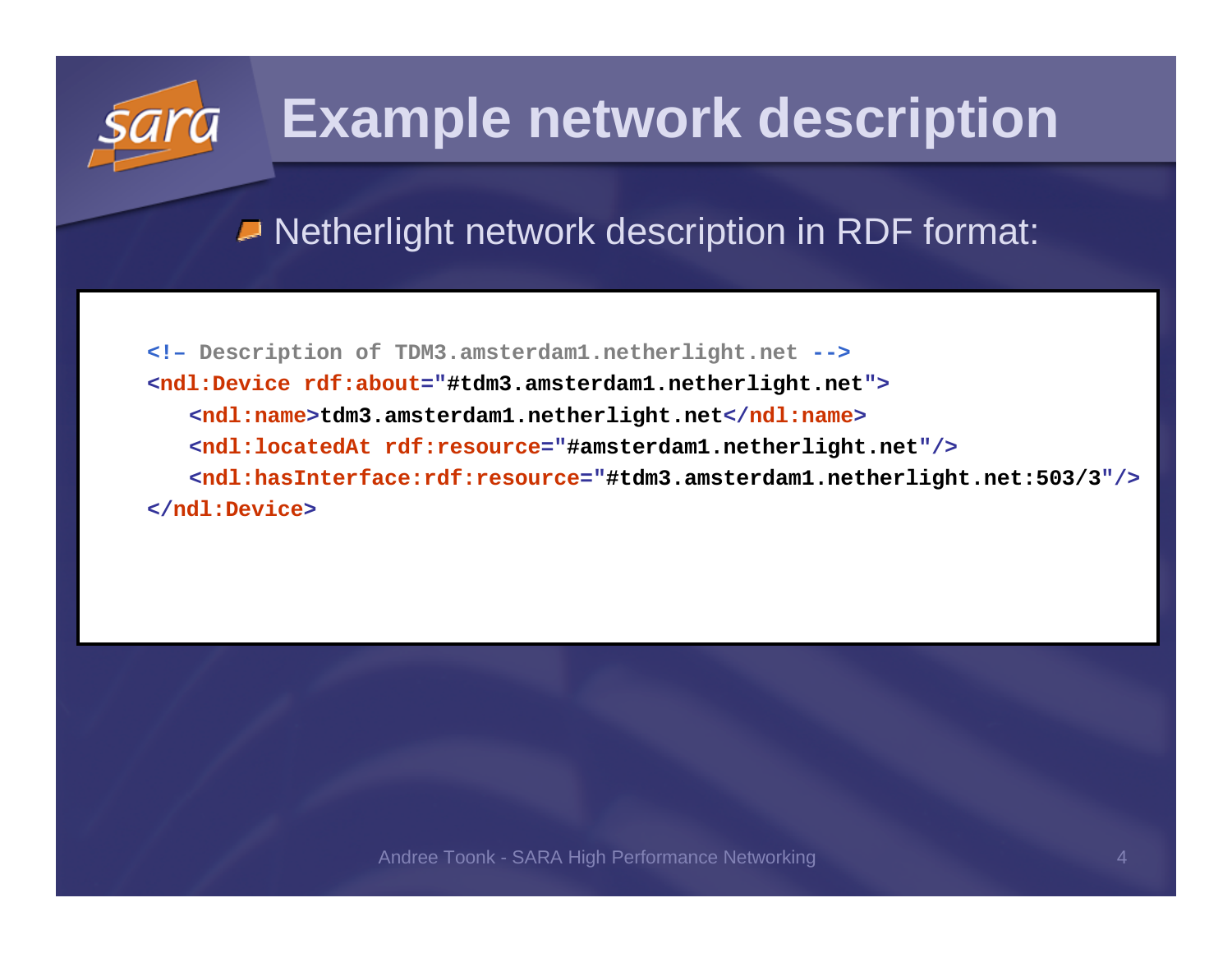# **Example network description**

■ Netherlight network description in RDF format:

**<!– Description of TDM3.amsterdam1.netherlight.net --> <ndl:Device rdf:about="#tdm3.amsterdam1.netherlight.net"> <ndl:name>tdm3.amsterdam1.netherlight.net</ndl:name><ndl:locatedAt rdf:resource="#amsterdam1.netherlight.net"/> <ndl:hasInterface:rdf:resource="#tdm3.amsterdam1.netherlight.net:503/3"/></ndl:Device>**

```
<!– Description of interfaces 503/3 TDM3.amsterdam1.netherlight.net -->
<ndl:Interface rdf:about="#tdm3.amsterdam1.netherlight.net:503/3">
   <ndl:name>tdm3.amsterdam1.netherlight.net:POS503/3</ndl:name>

<ndl:connectedTo rdf:resource="#tdm1.geneva1.netherlight.net:5/1"/>
   <ndl:capacity rdf:resource="#OC192"/>
   <ndl:encapsulation rdf:resource
="#SONET"/></ndl:Interface>
```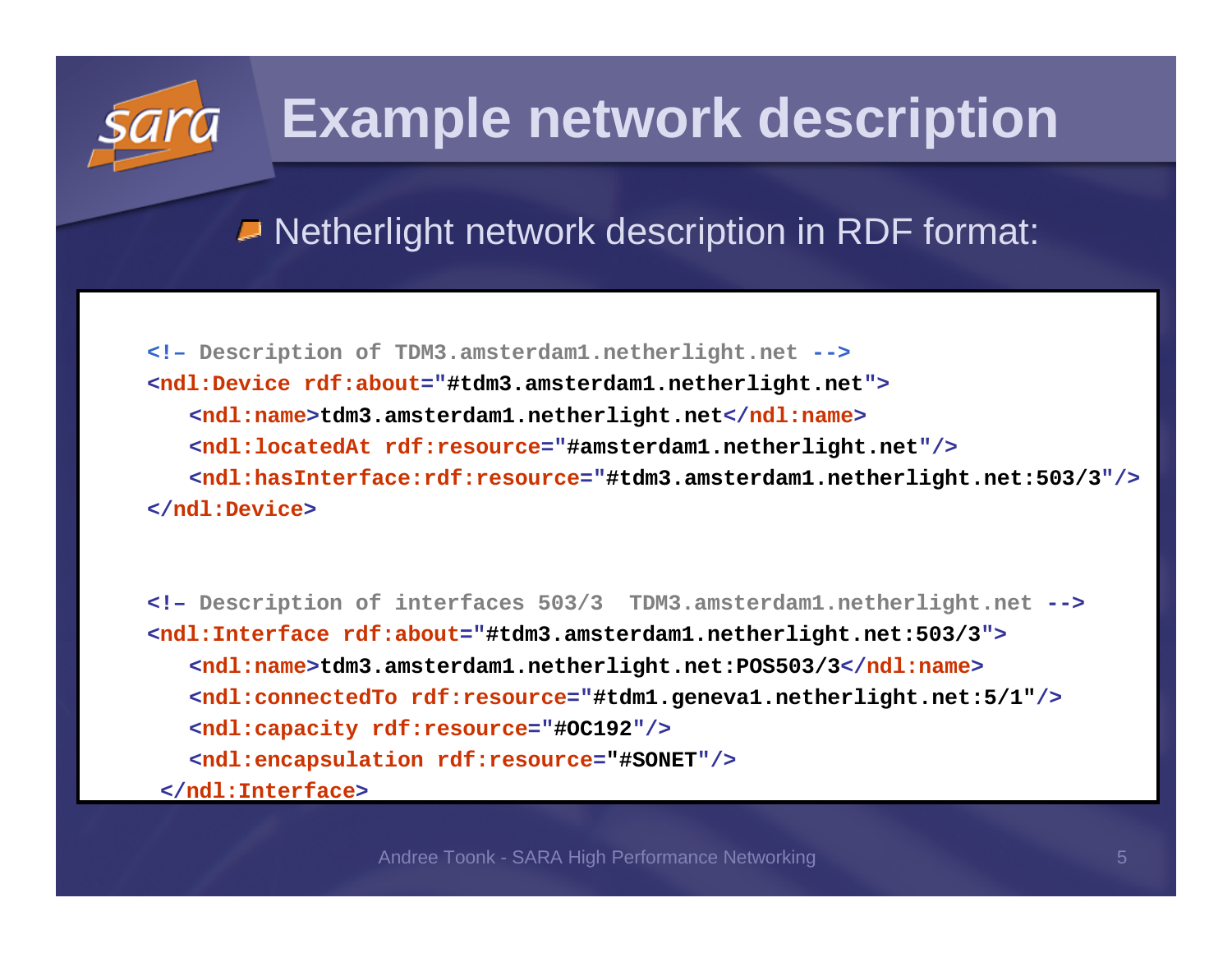

# Step 1: Create a NDL File

#### Create one manually

Create with the help of java script NDL generator $\blacksquare$ 

#### In the SURFnet6 SDH / OME6500 network this is done automatically: ■

- Manual create a list of all Network elements $\blacksquare$
- Script (based on TL1 Toolkit) to get all the cards / ports in the network elementsυ
- Script (based on TL1 Toolkit) to get neighbor NE's of SDH cardsلل
- Parse all the information and create the NDL file

## Currently this is a file of 3756 lineswill probably grow to 4500 lines in the next 3 months

### Conclusion: we don't want to do this manually in SURFnet6

Andree Toonk - SARA High Performance Networking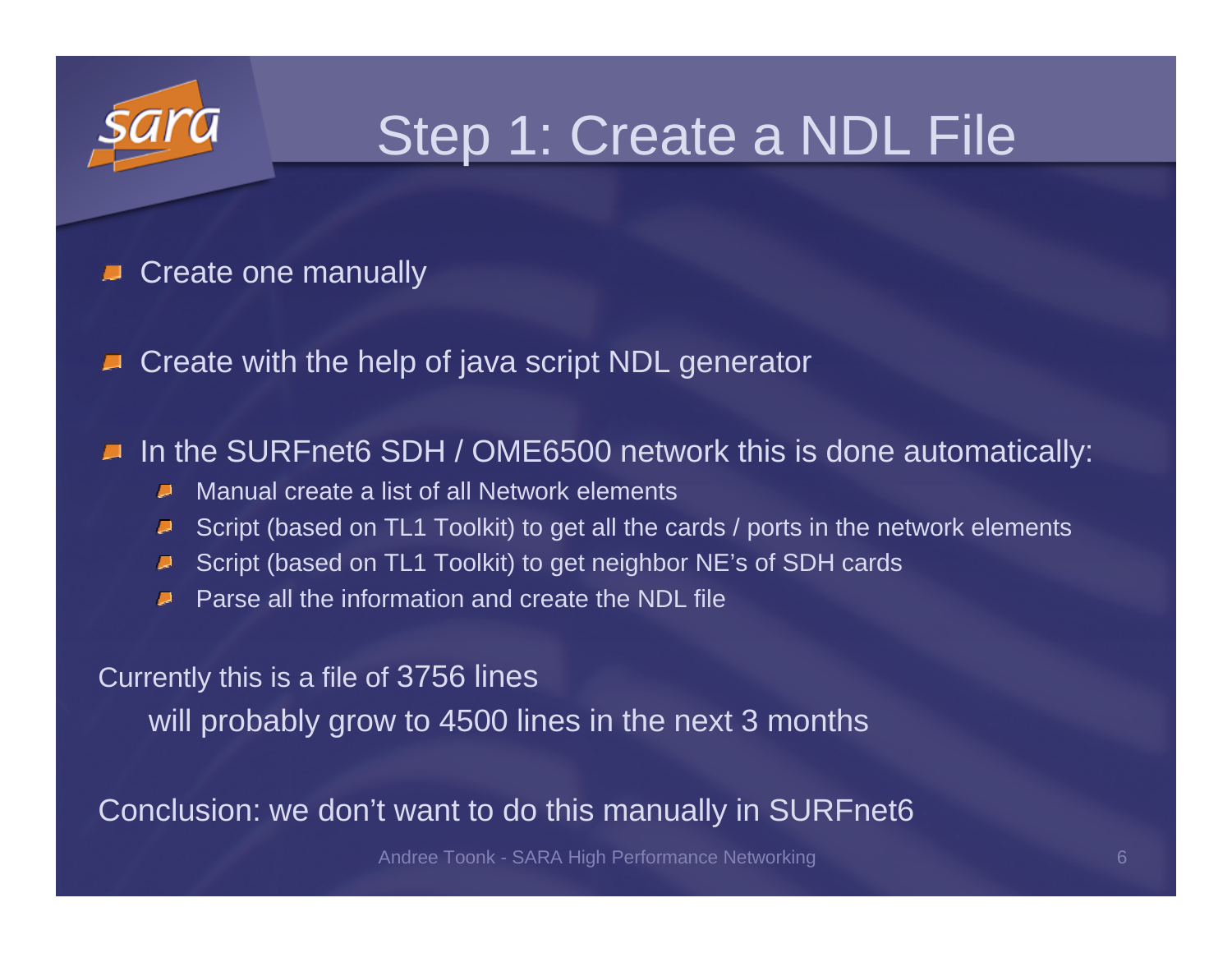

# Use NDL information

Result: Now we have a NDL File with information about NE's and portsNext: How to use this? $\Box$ 

### Developed 2 Perl libraries:

- NDL.pm $\blacksquare$
- Capacity.pm▰
- $\overline{\phantom{a}}$ Creates the objects \$device and \$interface

Can be used to get the information from the NDL files and use this  $\blacksquare$ information in Perl programs.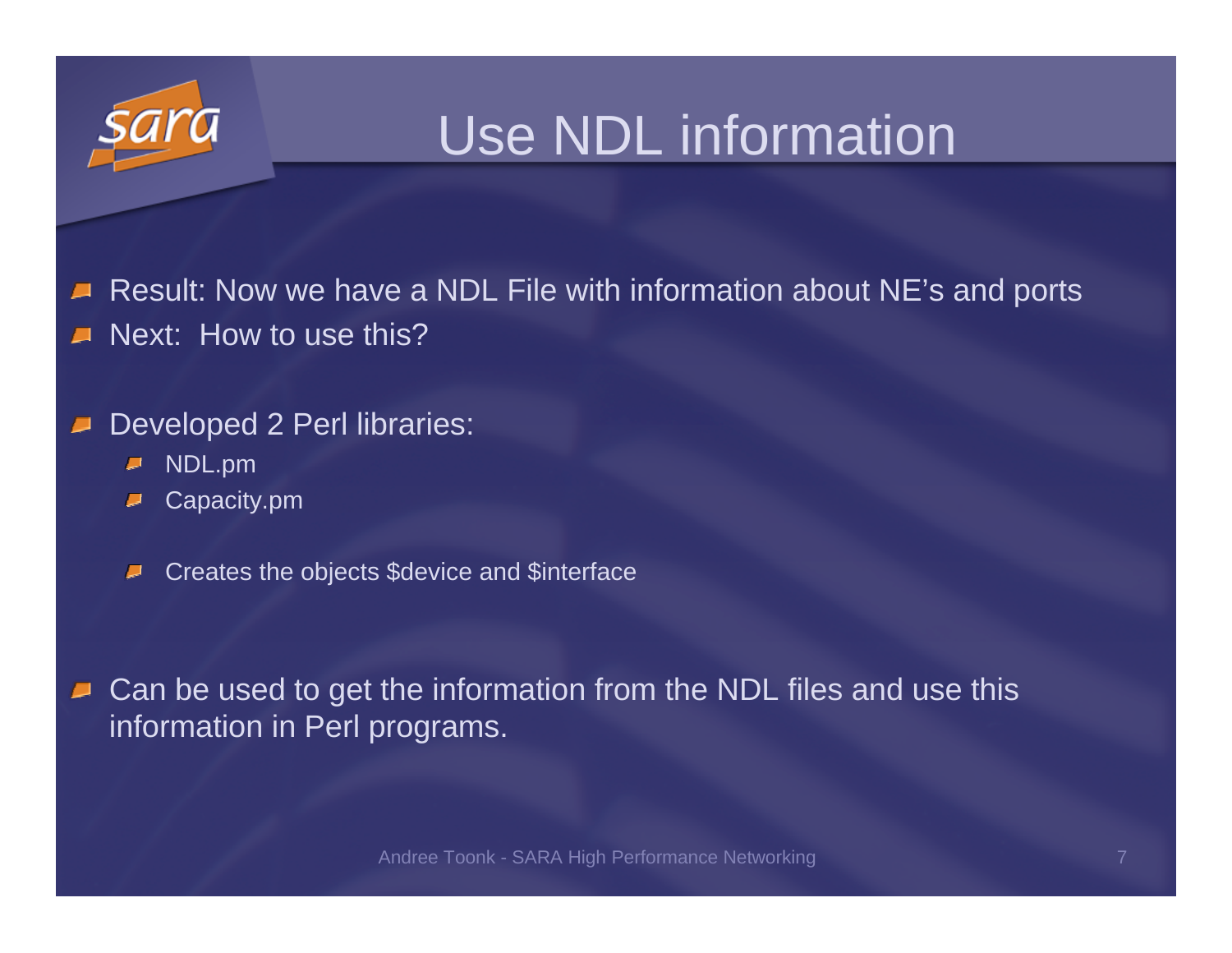

# Use NDL information

Some example functions:

### NDL.pm:

**\$ndl->read\_NDL();\$ndl->get\_devices(); \$ndl->get\_interfaces();\$ndl->get\_neighbour(\$if);\$ndl->get\_device\_for\_interface(\$if);\$ndl->get\_capacity(\$if);\$ndl->get\_encapsulation(\$if);\$ndl->get\_slot(\$if);\$ndl->get\_port(\$if);\$ndl->build\_graph()**

## Capacity.pm:

**\$ndl->get\_free\_gigE(); \$ndl->get\_nr\_free\_timeslots(\$if);\$ndl->get\_vc4s (\$if);**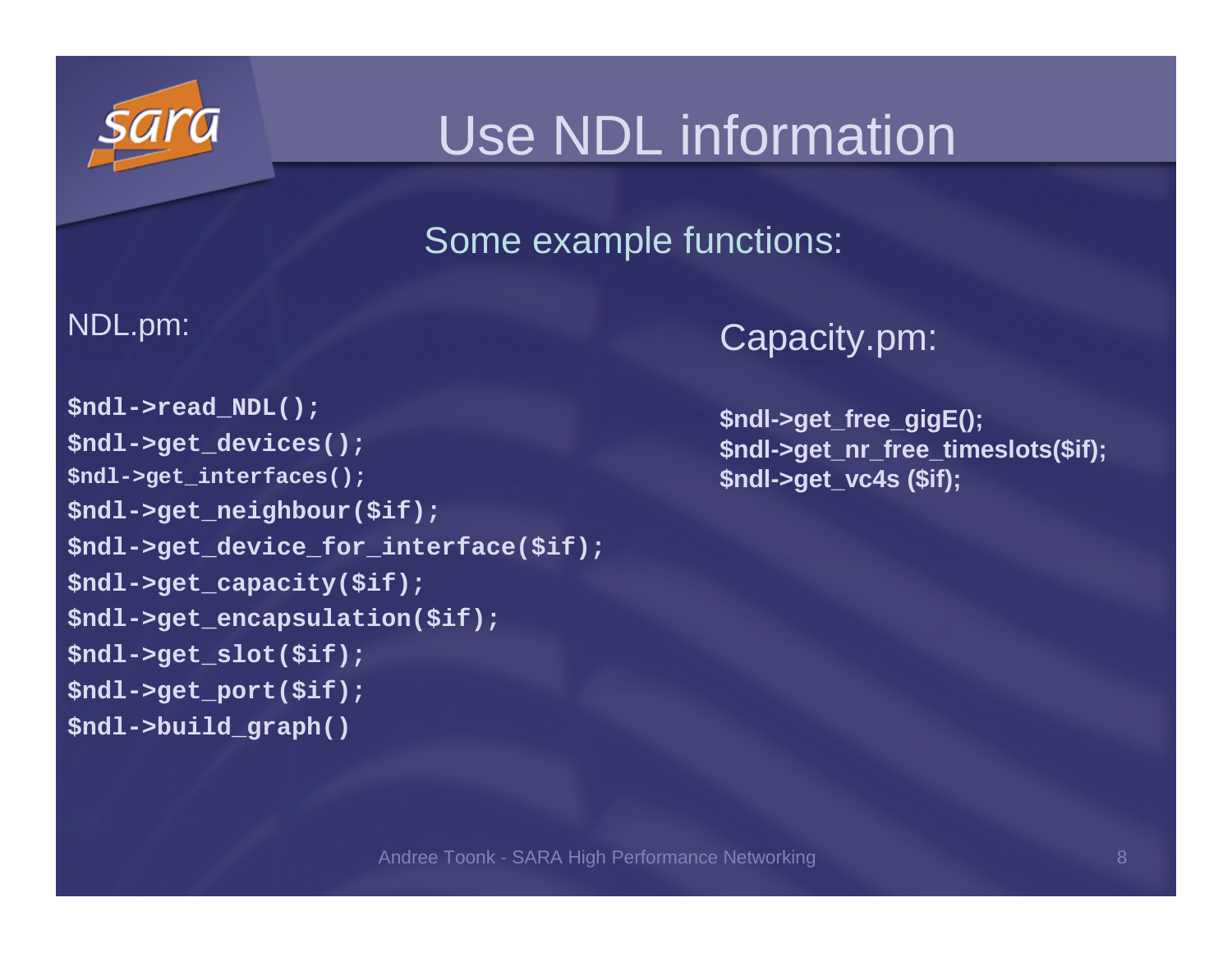

# Demo applications

## **Exercise 20 Interfaces** Aller Vist of devices and interfaces

Visualization of the network

**Path finding**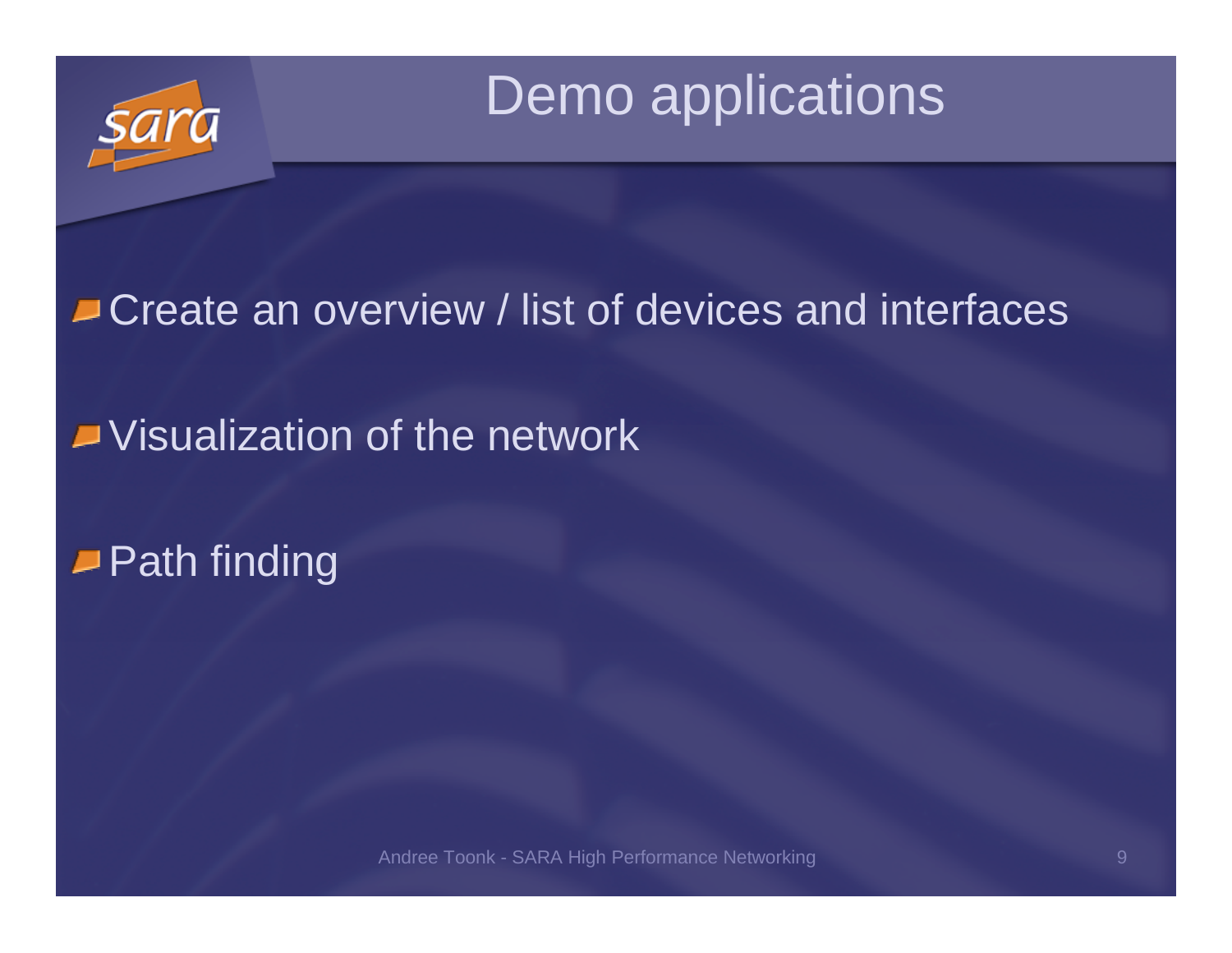

# Overview of devices

Create an overview of devices in HTML formatis easy by using the Perl libraries

Let's look at an example:**Overview of NE information** 

Backbone usage report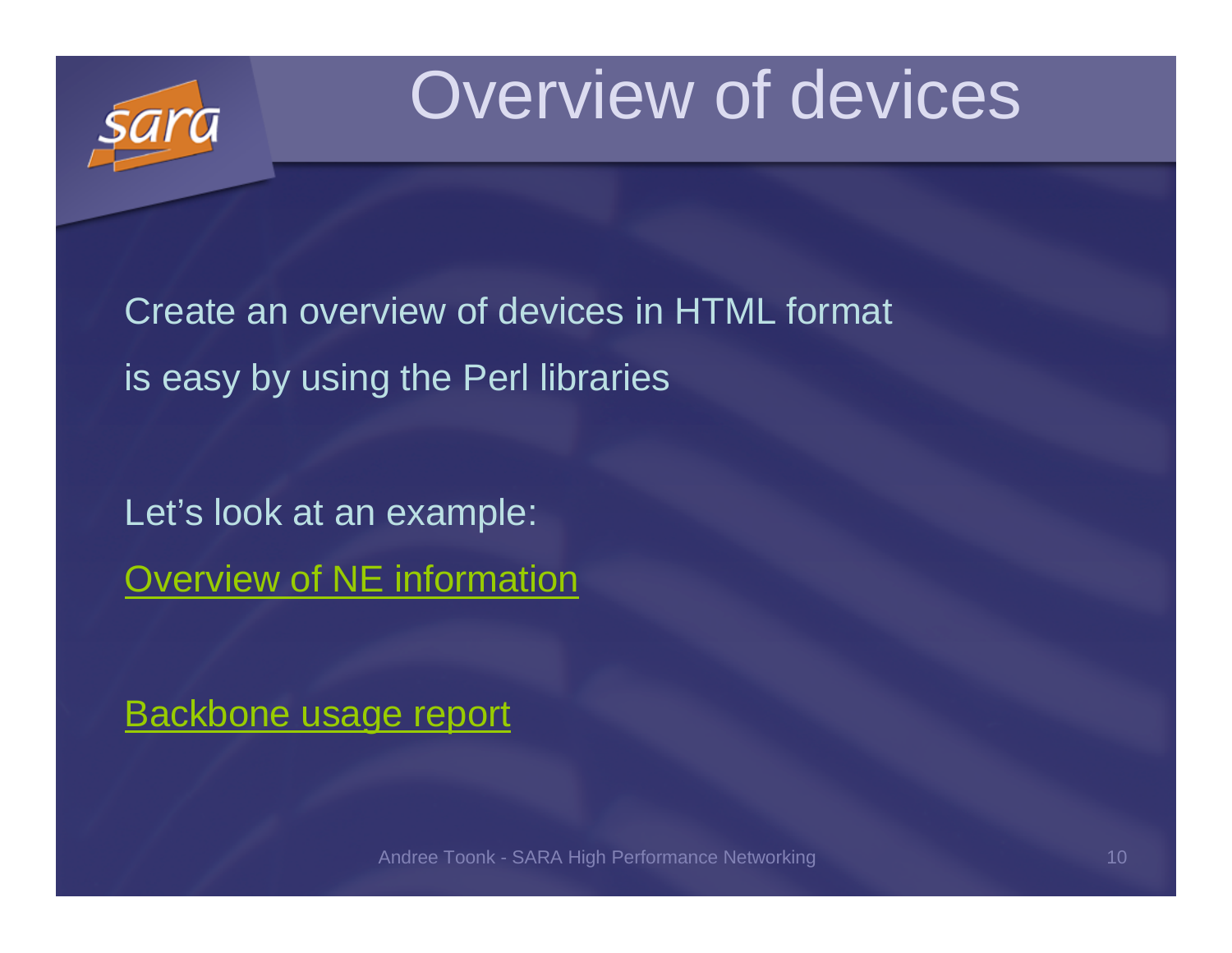



Andree Toonk - SARA High Performance Networking <sup>11</sup>

#### rface information for Asd001a ome02

| Interface           | Card Type    | Neigbour              |     | Capacity (STS Timeslots) number of free STS timeslots |
|---------------------|--------------|-----------------------|-----|-------------------------------------------------------|
| 01a ome02:1/1       | <b>SONET</b> | Asd001a ome01:1/1     | 48  | з                                                     |
| 01a ome02:1/2       | <b>SONET</b> | Asd001a ome01:1/2     | 48  | 6                                                     |
| 01a ome02:10/1      | <b>SONET</b> | Asd002a ome02:10/1    | 192 | 69                                                    |
| $01a$ ome $02:11/1$ | SONET        | Nm001a ome01:4/1      | 192 | 192                                                   |
| 01a ome02:12/1      | SONET        | Asd001a ome05:11/1    | 192 | 192                                                   |
| 01a ome02:13/1      | <b>SONET</b> | Asd001a $ome04:11/1$  | 192 | 171                                                   |
| $01a$ ome $02:14/1$ | <b>SONET</b> | Asd001a ome03:11/1    | 192 | 171                                                   |
| 01a ome02:4/1       | <b>SONET</b> | $Nm001a$ ome $02:6/1$ | 192 | n                                                     |
| 01a ome02:5/1       | <b>SONET</b> | Asd001a ome06:10/1    | 192 | 81                                                    |
| $01a$ ome $02:6/1$  | <b>SONET</b> | Asd001a ome07:10/1    | 192 | 102                                                   |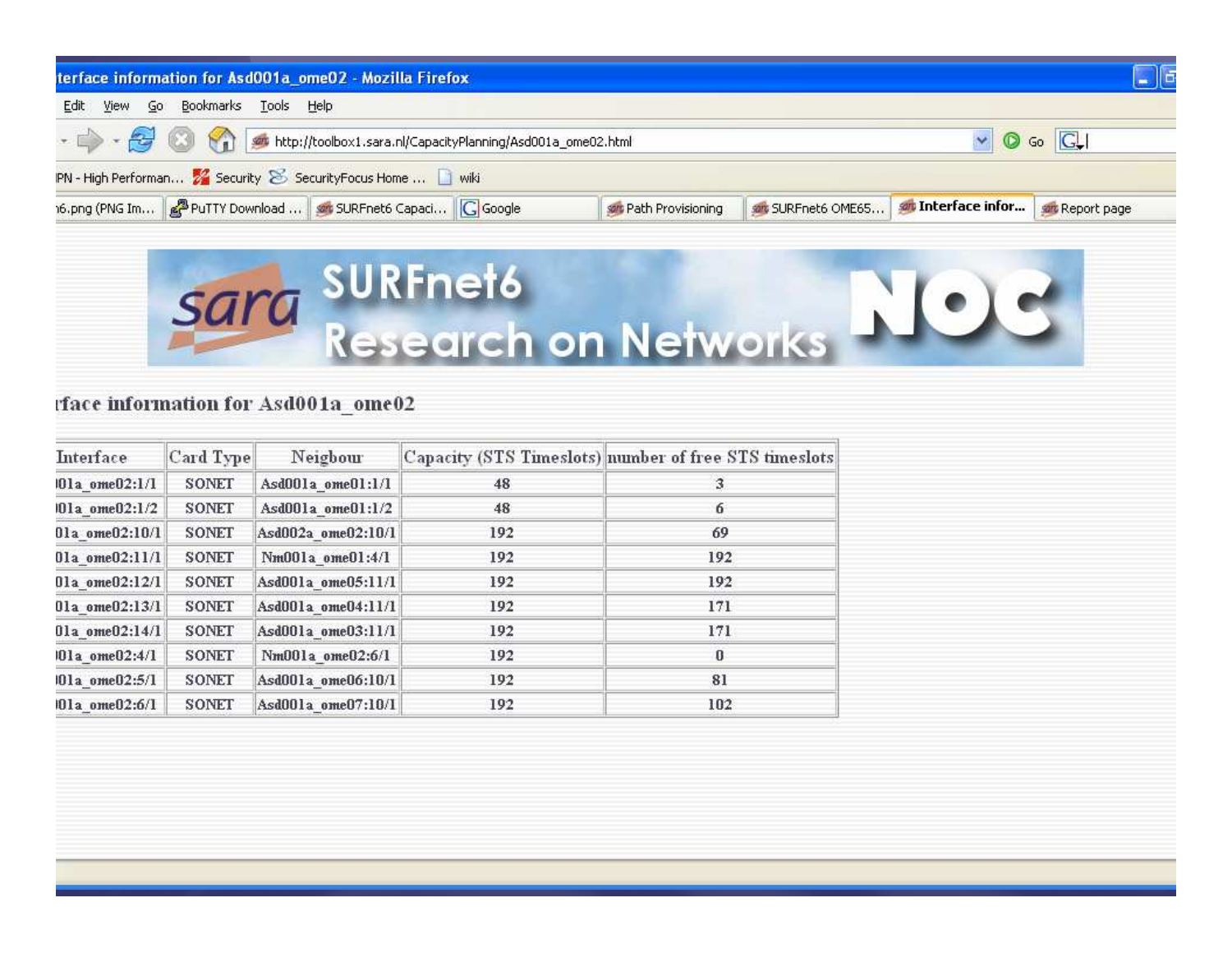| aport page - Mozilla Firefox                                                                 |                 |     |                        |                    |                          | $\Box$ e               |
|----------------------------------------------------------------------------------------------|-----------------|-----|------------------------|--------------------|--------------------------|------------------------|
| 60<br>Bookmarks Tools<br>Edit<br>View<br>Help                                                |                 |     |                        |                    |                          |                        |
| $\approx$<br>63<br>son http://toolbox1.sara.nl/CapacityPlanning/report.html<br>$\mathcal{R}$ |                 |     |                        |                    | $\vert \mathbf{v} \vert$ | $\circ$ Go $\circ$     |
| PN - High Performan 22 Security & Security Focus Home    wiki                                |                 |     |                        |                    |                          |                        |
| PuTTY Download    sot SURFnet6 Capaci<br>16.png (PNG Im                                      | <b>G</b> Google |     | sort Path Provisioning | son SURFnet6 OME65 | son Interface informa    | <b>son Report page</b> |
| 11a ome01:6/1 - Ap001a ome01:9/1<br>OC192 - free timeslots 6                                 |                 |     |                        | 97%                |                          |                        |
| 11a ome01:9/1 - Nm001a ome01:6/1<br>OC192 - free timeslots 24                                |                 |     |                        | 88%                |                          |                        |
| 001a_ome01:1/1 - Hedr001a_ome01:2/1<br>OC48 - free timeslots 0                               |                 |     |                        | 100%               |                          |                        |
| 001a ome01:1/2 -<br>OC48 - free timeslots 6                                                  |                 |     |                        | 88%                |                          |                        |
| 001a_ome01:5/1 - Asd001a_ome04:5/1<br>OC192 - free timeslots 102                             |                 |     | 47%                    |                    |                          |                        |
| 11a_ome01:6/1 - ZI001a_ome01:9/1<br>OC192 - free timeslots 9                                 |                 |     |                        | 95%                |                          |                        |
| 11a_ome01:9/1 - Ah001a_ome01:6/1<br>OC192 - free timeslots 6                                 |                 |     |                        | 97%                |                          |                        |
| 01a_ome01:1/1 - Asd001a_ome02:1/1<br>OC48 - free timeslots 3                                 |                 |     |                        | 94%                |                          |                        |
| 01a ome01:1/2 - Asd001a ome02:1/2<br>OC48 - free timeslots 6                                 |                 |     |                        | 88%                |                          |                        |
| )01a  ome01:10/1 · Asd002a  ome01:10/1 OC192  · free timeslots 129                           |                 | 33% |                        |                    |                          |                        |
| )01a        ome01:13/1 - Asd001a        ome06:11/1          0C192 - free timeslots 1920%     |                 |     |                        |                    |                          |                        |
| )01a ome01:3/1 - Ut001a ome01:6/1<br>OC192 - free timeslots 0                                |                 |     |                        | 100%               |                          |                        |
| 01a ome01:4/1 - Ledn001a ome01:5/1<br>OC192 - free timeslots 129                             |                 | 33% |                        |                    |                          |                        |
| )01a ome01:5/1 - Asd001a ome03:10/1<br>OC192 - free timeslots 0                              |                 |     |                        | 100%               |                          |                        |
| )01a_ome01:6/1 - Asd001a_ome04:10/1<br>OC192 - free timeslots 84                             |                 |     | 56%                    |                    |                          |                        |
| 01a_ome01:9/1 - Asd001a_ome05:10/1<br>OC192 - free timeslots 150                             |                 | 22% |                        |                    |                          |                        |
| )01a_ome02:1/1 - Asd001a_ome01:1/1<br>OC48 - free timeslots 3                                |                 |     |                        | 94%                |                          |                        |
| 01a_ome02:1/2 - Asd001a_ome01:1/2<br>OC48 - free timeslots 6                                 |                 |     |                        | 88%                |                          |                        |
| )01a_ome02:10/1 - Asd002a_ome02:10/1 0C192 - free timeslots 69                               |                 |     | 64%                    |                    |                          |                        |
| 01a_ome02:11/1 - Nm001a_ome01:4/1<br>OC192 - free timeslots 1920%                            |                 |     |                        |                    |                          |                        |
| )01a_ome02:12/1 - Asd001a_ome05:11/1 OC192 - free.timeslots 192 <mark>0%</mark> i            |                 |     |                        |                    |                          |                        |
| 01a_ome02:13/1 - Asd001a_ome04:11/1 0C192 - free timeslots 171                               | 11%             |     |                        |                    |                          |                        |
| 01a_ome02:14/1 - Asd001a_ome03:11/1 0C192 - free timeslots 171                               | 11%             |     |                        |                    |                          |                        |
| 01a_ome02:4/1 - Nm001a_ome02:6/1<br>OC192 - free timeslots 0                                 |                 |     |                        | 100%               |                          |                        |
| 01a_ome02:5/1 - Asd001a_ome06:10/1<br>OC192 - free timeslots 81                              |                 |     | 58%                    |                    |                          |                        |
| 01a_ome02:6/1 - Asd001a_ome07:10/1<br>OC192 - free timeslots 102                             |                 |     | 47%                    |                    |                          |                        |
| 01a ome03:10/1 - Asd001a ome01:5/1<br>OC192 - free timeslots 0                               |                 |     |                        | 100%               |                          |                        |
| )01a_ome03:11/1 - Asd001a_ome02:14/1 0C192 - free timeslots 171                              | 11%             |     |                        |                    |                          |                        |
| )01a ome03:5/1 - Spl001a ome01:6/1<br>OC192 - free timeslots 0                               |                 |     |                        | 100%               |                          |                        |
| 01a ome03:6/1 - Gv001a ome01:6/1<br>OC192 - free timeslots 108                               |                 |     | 44%                    |                    |                          |                        |
| 01a ome03:9/1 - Dt001a_ome01:6/1<br>OC192 - free timeslots 171                               | 11%             |     |                        |                    |                          |                        |
| 01a ome04:10/1 - Asd001a ome01:6/1<br>OC192 - free timeslots 84                              |                 |     | 56%                    |                    |                          |                        |
| )01a_ome04:11/1 - Asd001a_ome02:13/1 OC192 - free timeslots 171                              | 11%             |     |                        |                    |                          |                        |
| 01a ome04:5/1 - Amr001a ome01:5/1<br>OC192 - free timeslots 102                              |                 |     | 47%                    |                    |                          |                        |
| 01a ome04:6/1 - Hys001a ome01:6/1<br>OC192 - free timeslots 150                              |                 | 22% |                        |                    |                          |                        |
| 01a ome04:9/1 - Rt001a ome01:6/1<br>OC192 - free timeslots 87                                |                 |     | 55%                    |                    |                          |                        |
|                                                                                              |                 |     |                        |                    |                          |                        |
| 01a ome05:10/1 - Asd001a ome01:9/1<br>OC192 - free timeslots 150                             |                 | 22% |                        |                    |                          |                        |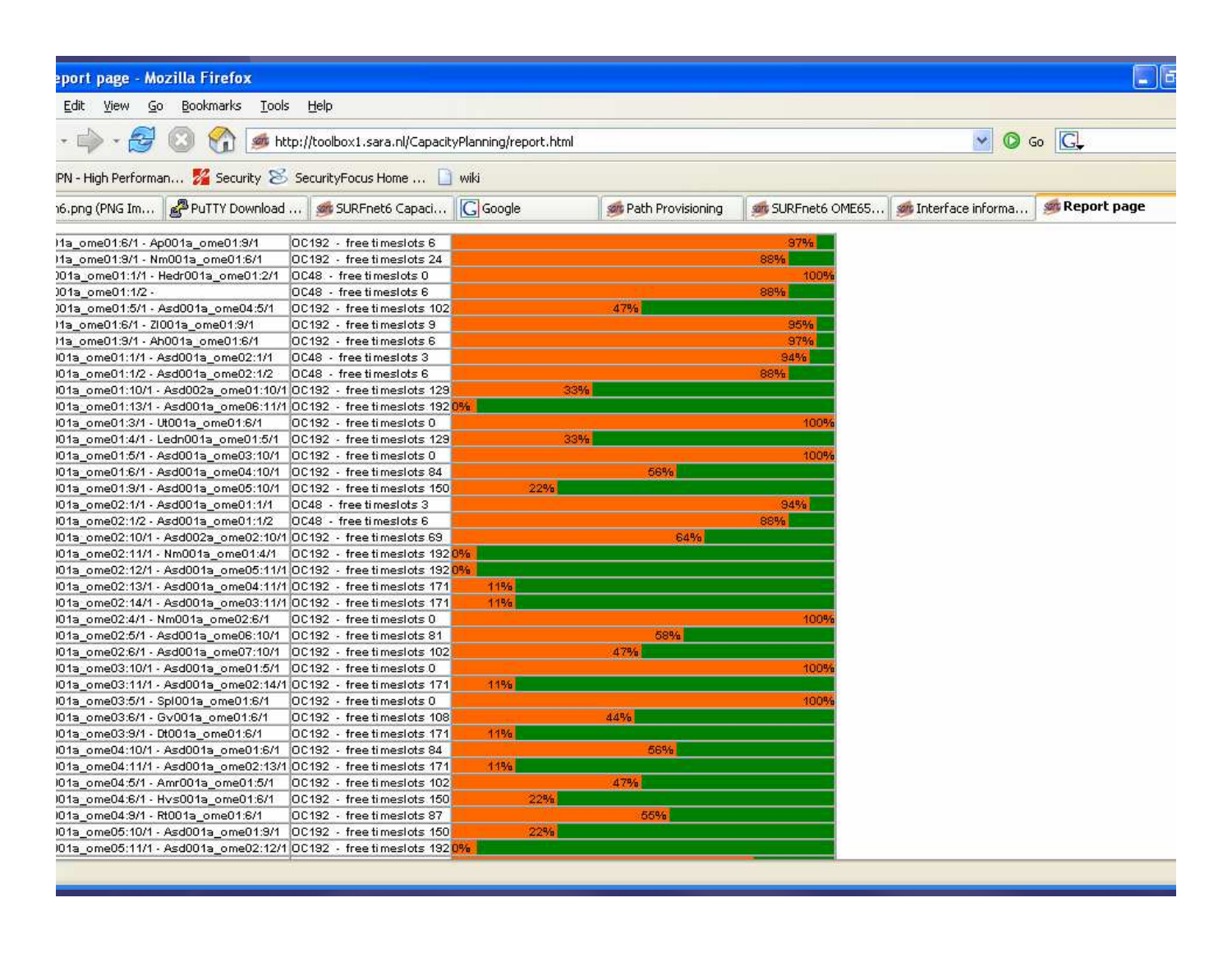# Visualization of the network

- Provide an overview of resources by visualization
- Graphviz Graph Visualization Software
	- uses .dot file as inputρ
- Relatively easy to generate a .dot input file from an RDF filePython script to generate a .dot file from an RDF file\*
- Then generate a png,jpg,gif and lots more.. dot -o netherlight.png -Tpng netherlight.dot ρ

Let's see the result….  $\mathbb{\odot}$ 

\* Author: Jeroen van der Ham, University of Amsterdam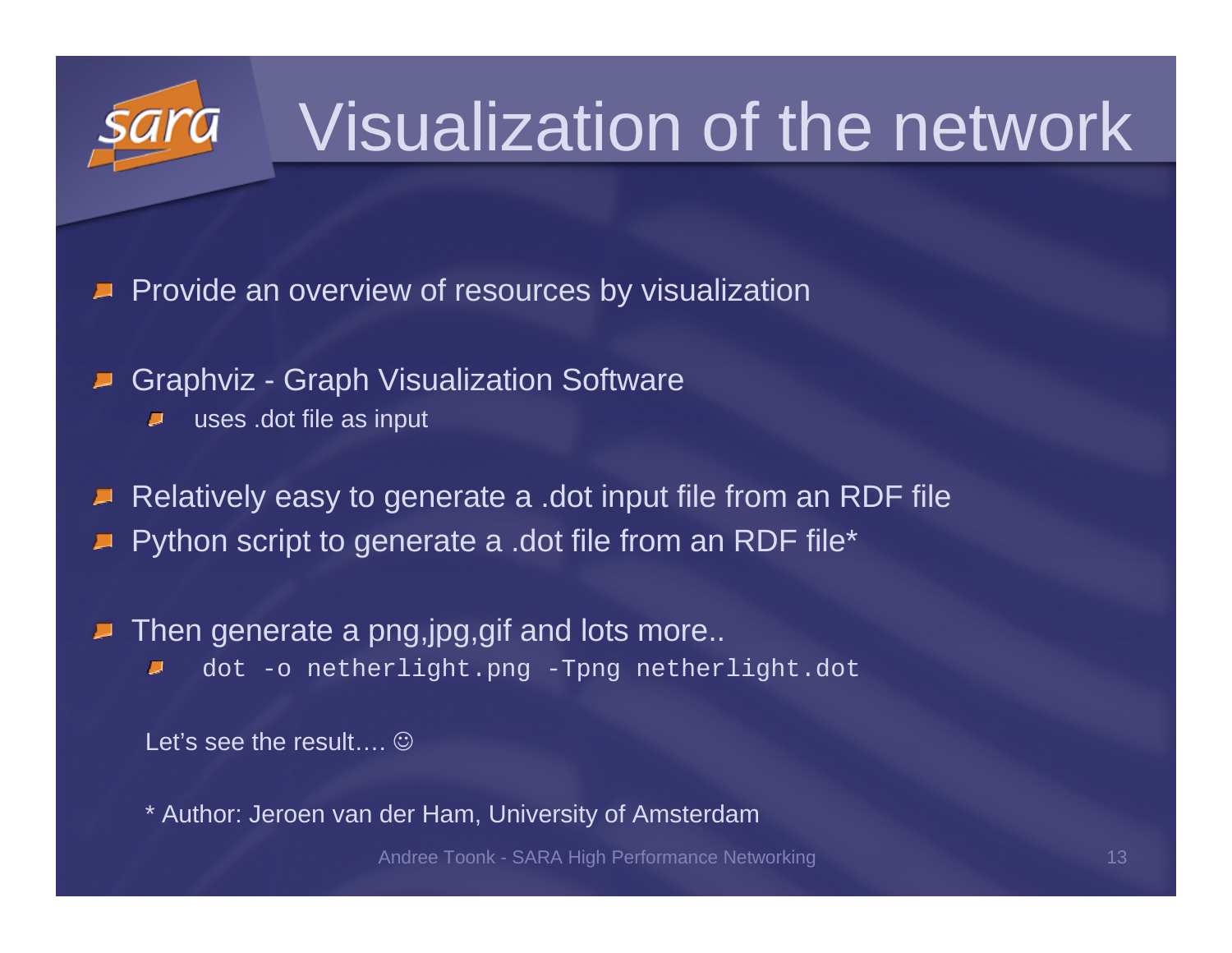

Andree Toonk - SARA High Performance Networking 14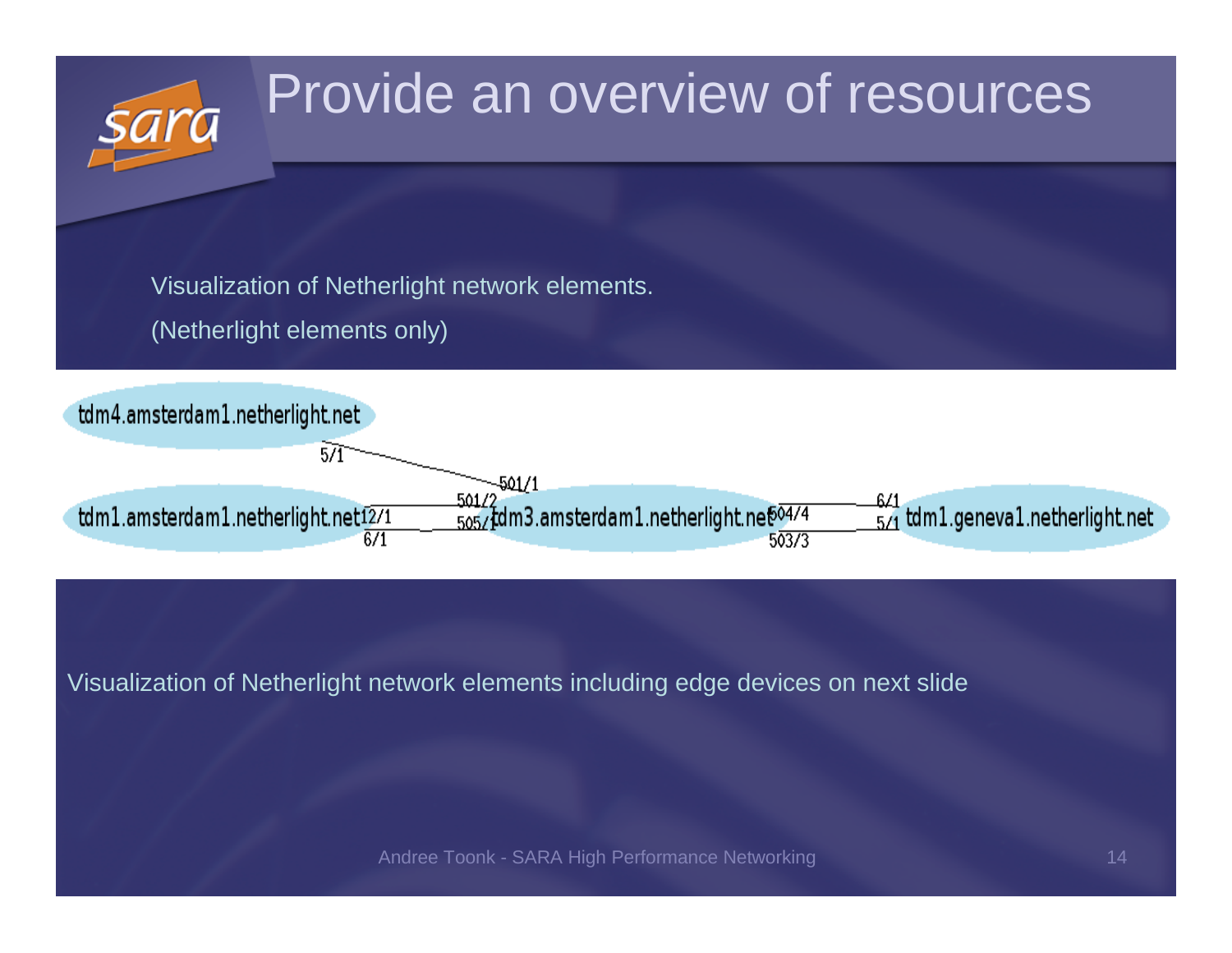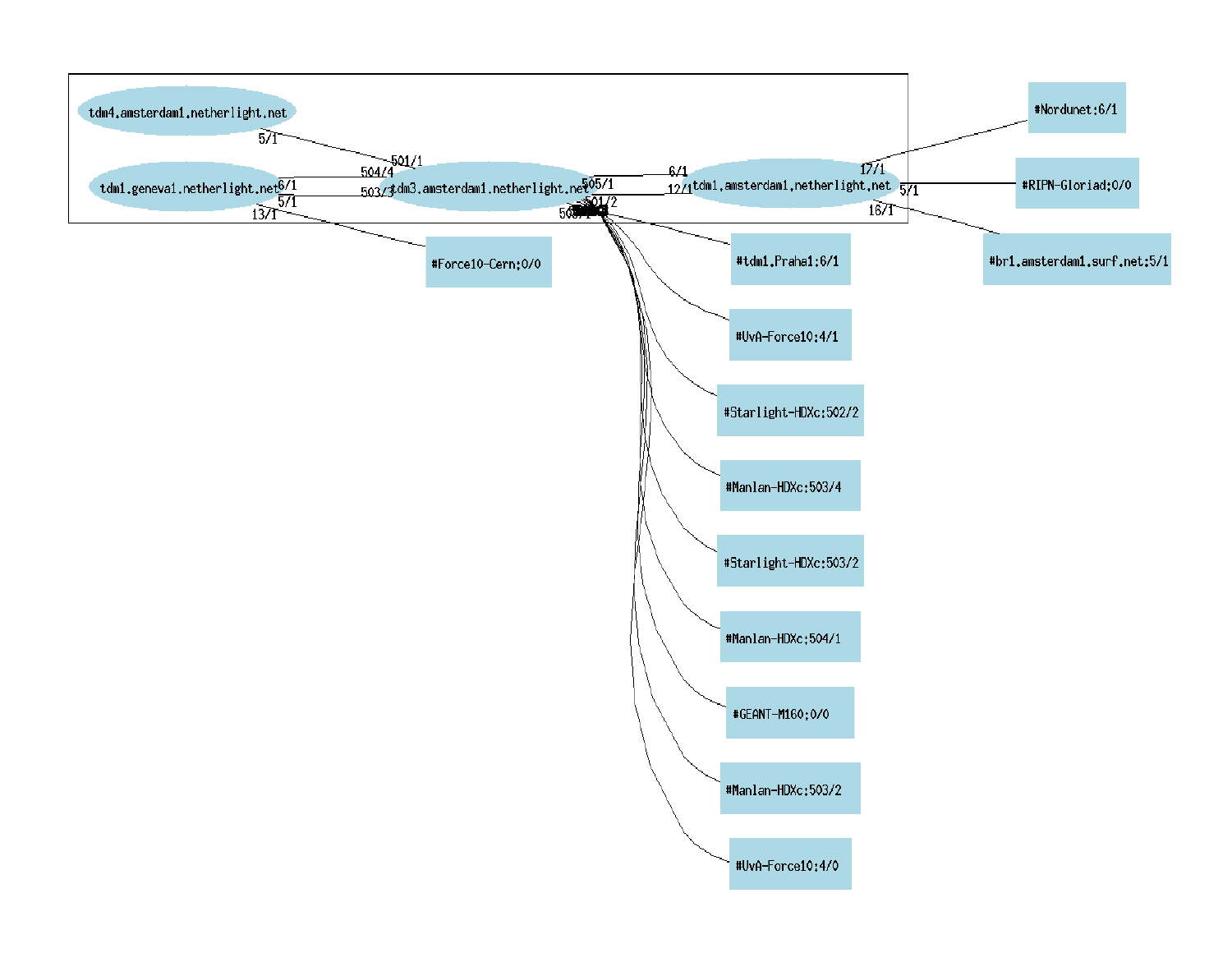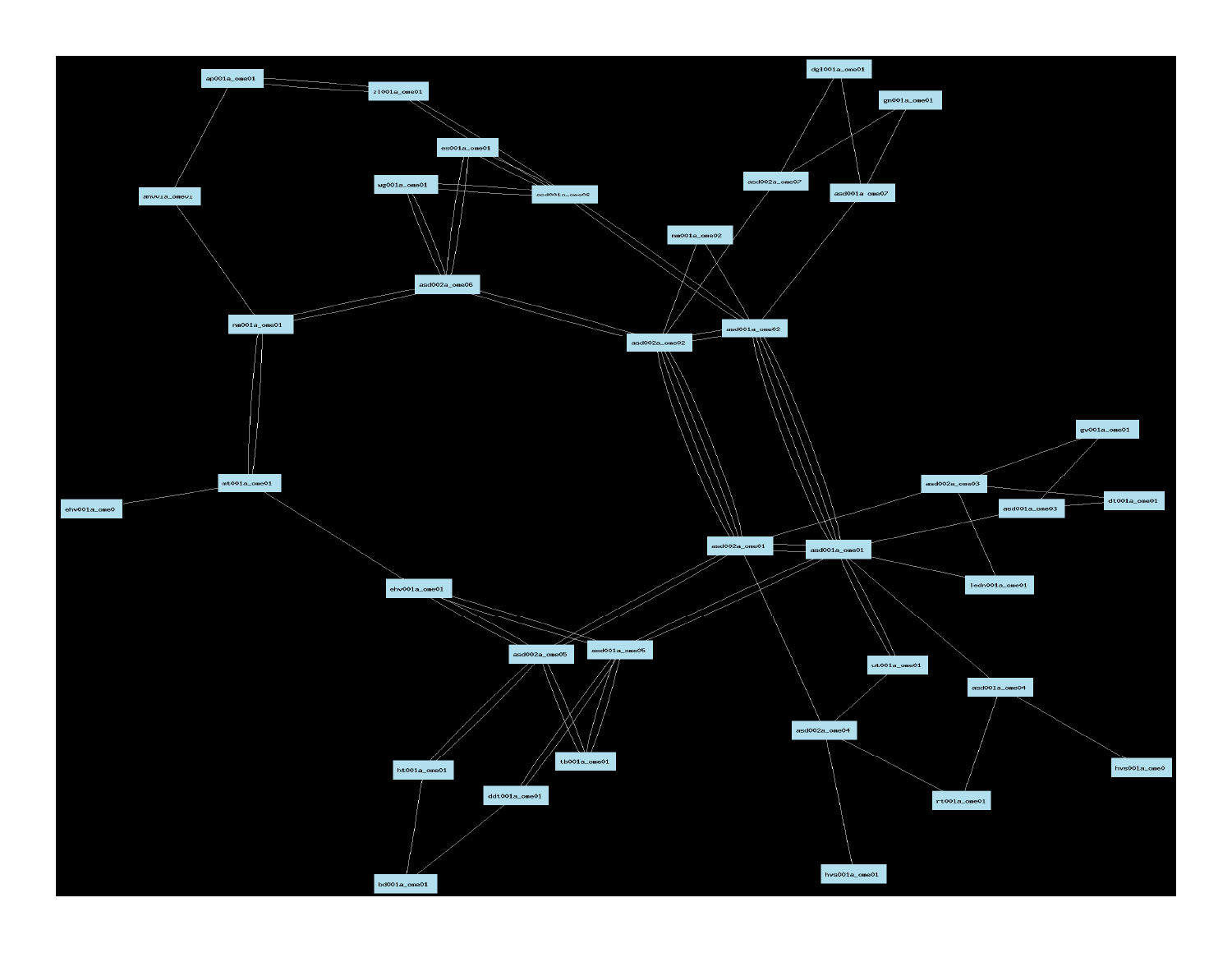# **path finding**

Provisioning a lightpath through a 'big' network can be time consuming

- 1) finding a (protected) path across the network
- 2) enough time slots available?

Might sound easy but can be difficult  $\,\rightarrow\,$ 



Tool written by SARA's network research group to automate this

- Uses an RDF network description as topology description
- Uses a MySQL database that has knowledge of all current circuits in the network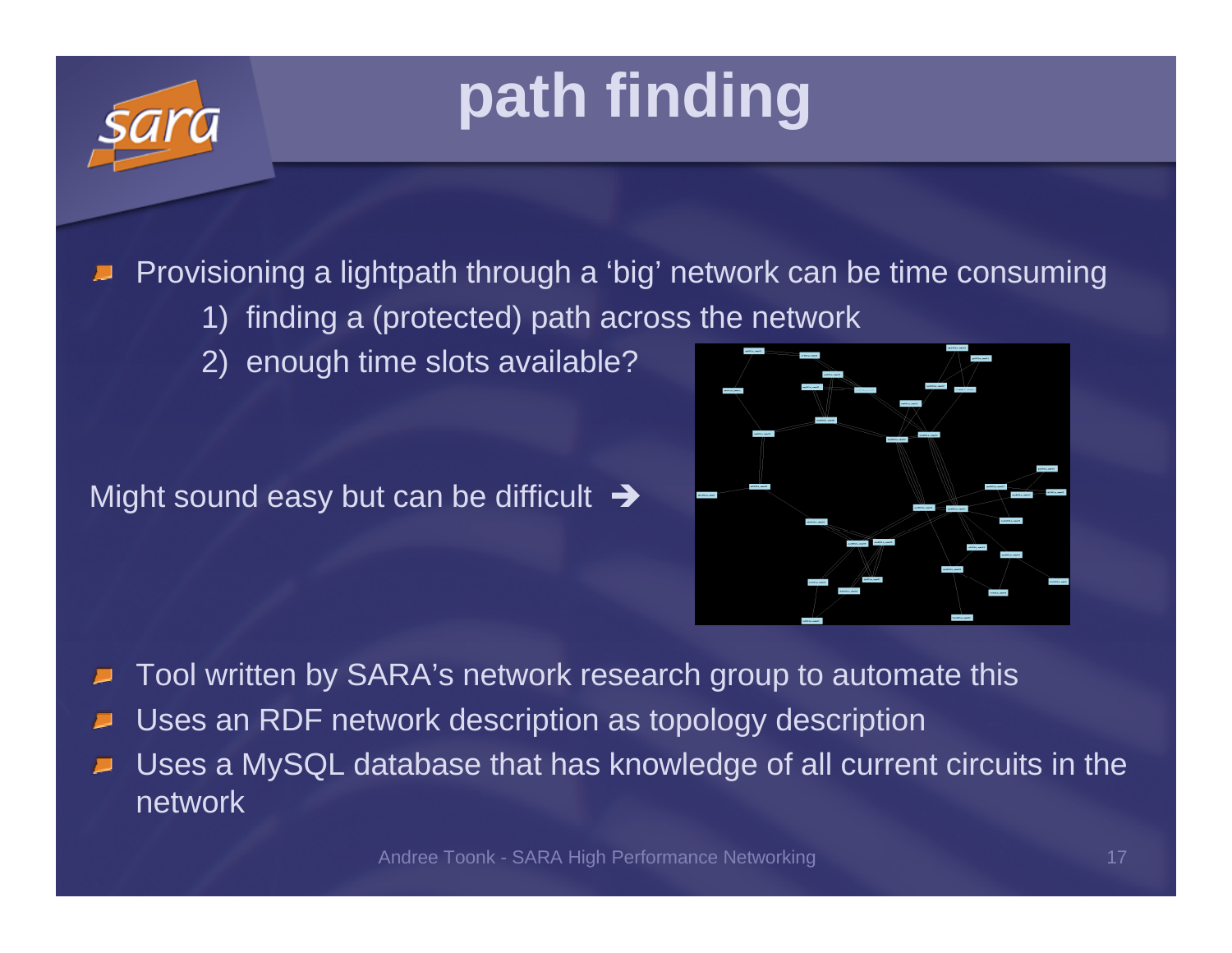

# **path finding**

### With the RDF information we build a graph representing the network.

- SPARQL query that gets all connected interfaces **D**
- check if these interfaces have enough free timeslots available (MySQL) $\overline{\phantom{a}}$
- add the two interfaces as vertices to the graph  $\blacksquare$
- add the link between them as an edge of the graph 人名
- add edges to the graph for all internal connections between all the interfaces of one Ø. network element
- **Now a graph representing the network has been build.**P
- Use the Dijkstra algorithm to find the shortest path Ø.
- returns all the information to create the cross connects on the network elements,Ø.
	- $\blacktriangleright$  Includes: network elements, slots, ports, timeslots (MySQL) all the information to create the cross connects on the network elements,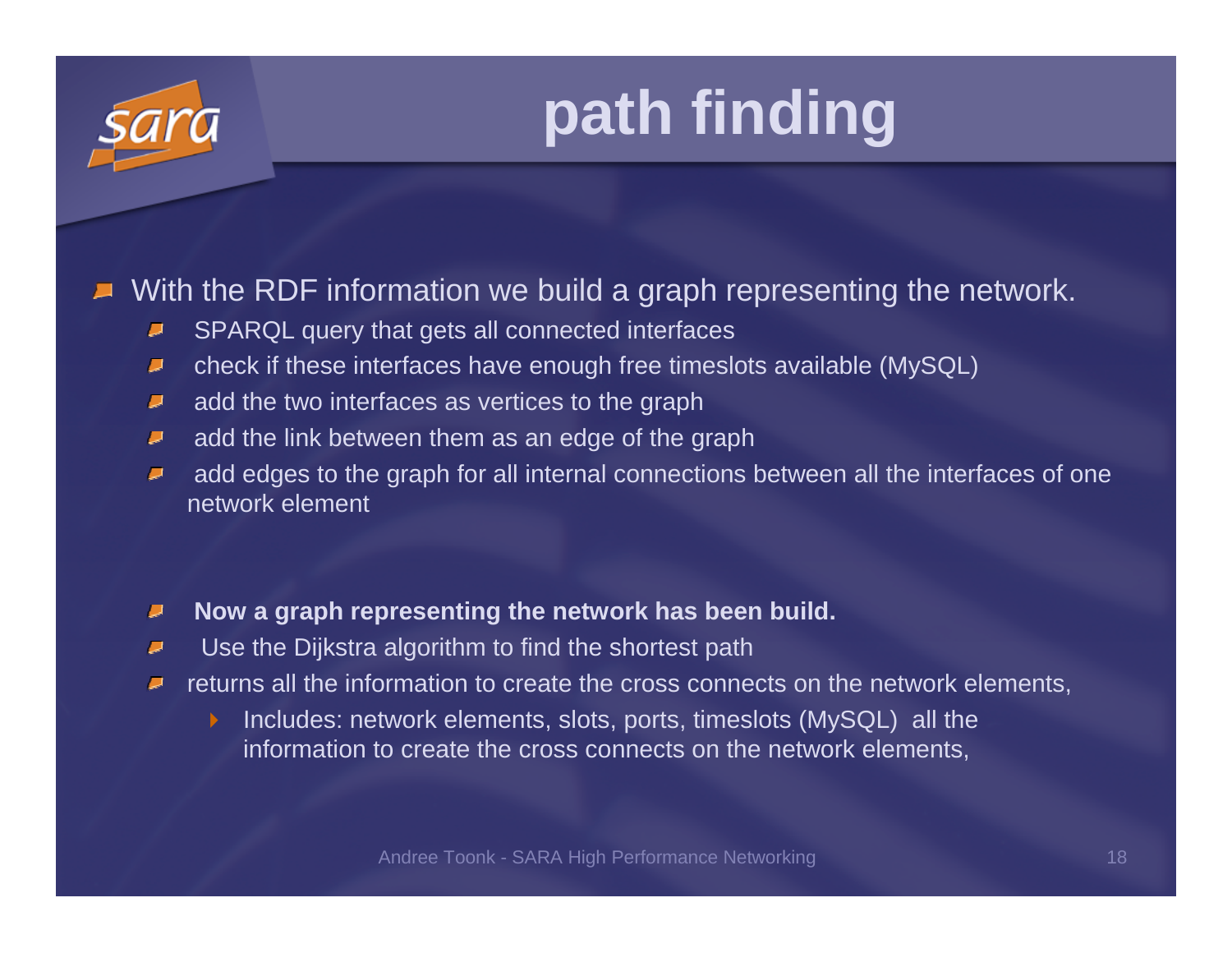



# The NOC uses this to:**F** find path through the SURFnet6 network **Application to make reservations**

Demo:Path provisioning tool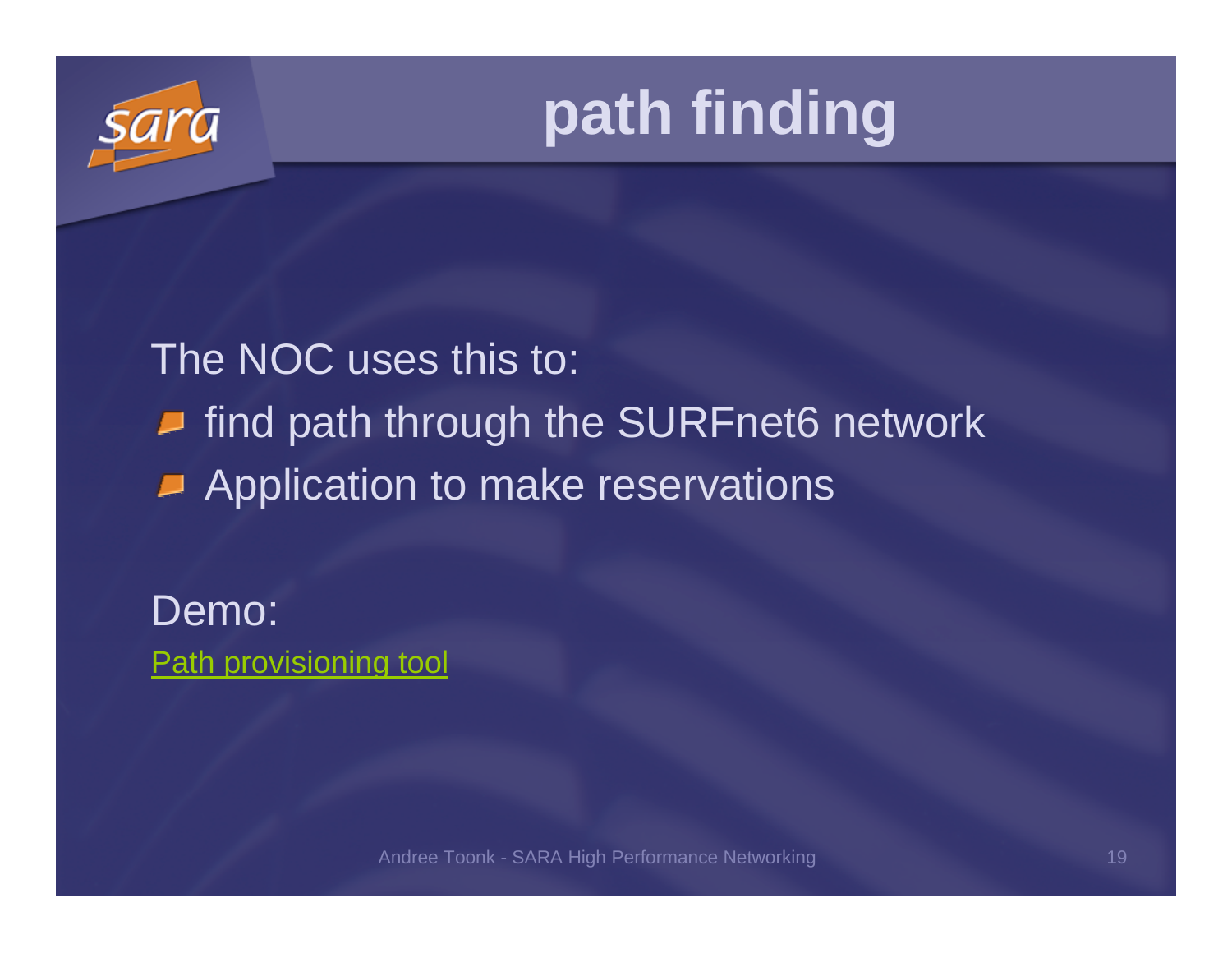# **FUTURE STEPS**

## Next step:

■ Support to configure Xconnects on the network elements

- **Extend PCE** (Path Computation Element) daemon
- **Describe other parts of the network (CPL)**
- **How to integrate different types of networks in NDL**

## NDL in GLIF